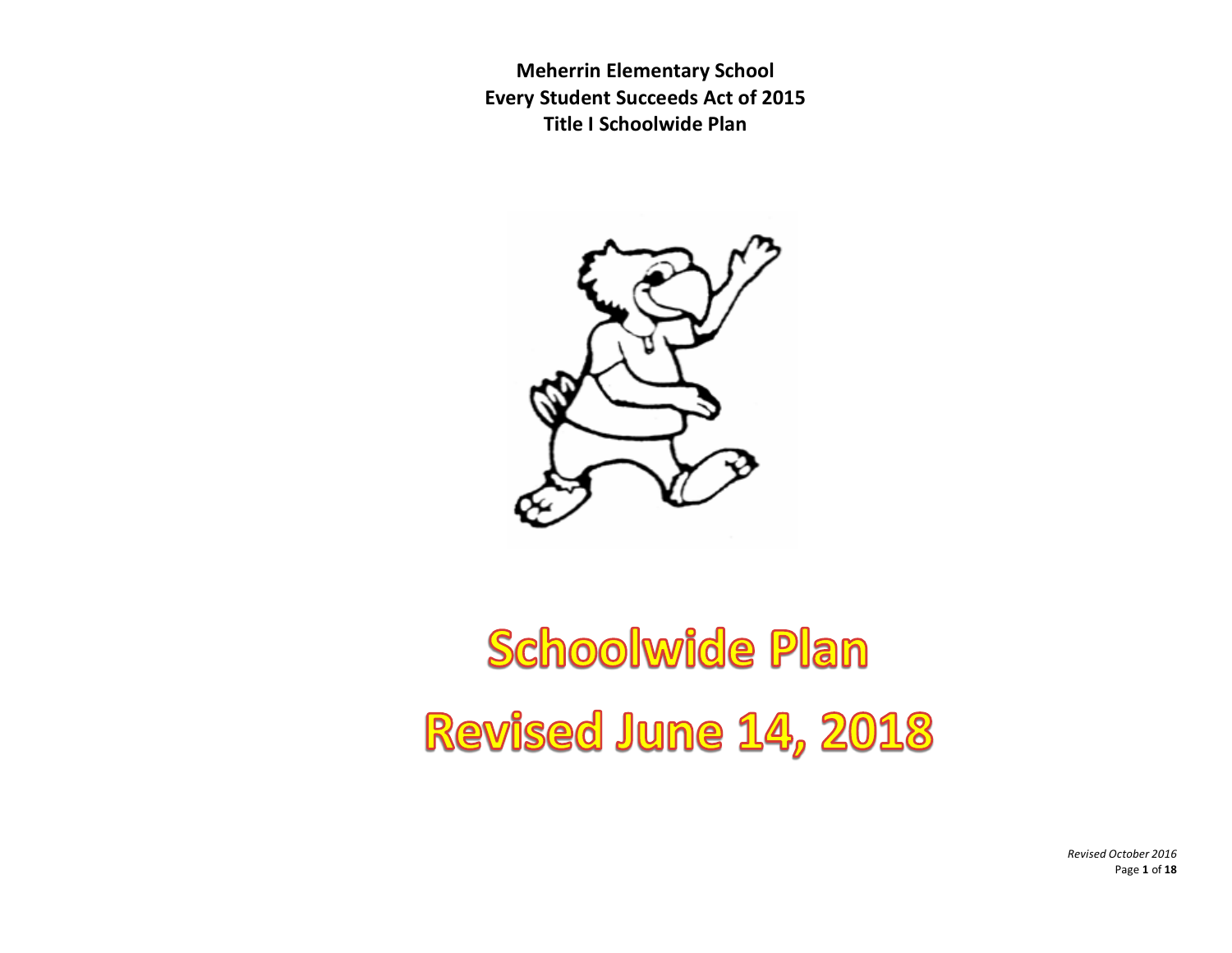**Division Name:** Southampton County Public Schools **School Name:** Meherrin Elementary School **Date:** June 2018 **Select One: Initial Plan X Revision** 

### **Component 1** §1114(b)(6):

A comprehensive needs assessment of the entire school that takes into account information on the academic achievement of children in relation to the challenging state academic standards, particularly the needs of those children who are failing, or are at-risk of failing, to meet the challenging state academic standards and any other factors as determined by the local educational agency.

Evidence: A systematic effort involving multiple stakeholders to acquire an accurate and thorough picture of strengths and weaknesses of the school community, thus identifying student needs through a variety of information-gathering techniques. A data analysis summary must be included which incorporates benchmarks used to evaluate program results. The results of your data analysis must guide the reform strategies that you will implement to improve instruction for all students.

#### **Narrative:**

#### **Comprehensive Needs Assessment**

Meherrin Elementary School is located in rural Southampton County, Virginia. This school serves pre-k through fifth grade students with an enrollment of 317 students. This school serves students from several districts, Boykins, Branchville, Newsoms, Courtland, Capron and Franklin. There are several mobile home parks and a public housing apartment complex. Adequate housing continues to be one of the communities' major concerns. Most of the families live in a single-family dwelling. Meherrin Elementary has 65% of its school population receiving free and reduced meals (breakfast and lunch including PK). This school does provide a community breakfast program. Minorities account for 45% (Including PK) of the school population. The major employers in the area are the Southampton County Department of Corrections and the International Paper Company, located in Isle of Wight County. There are also numerous families that farm in the area.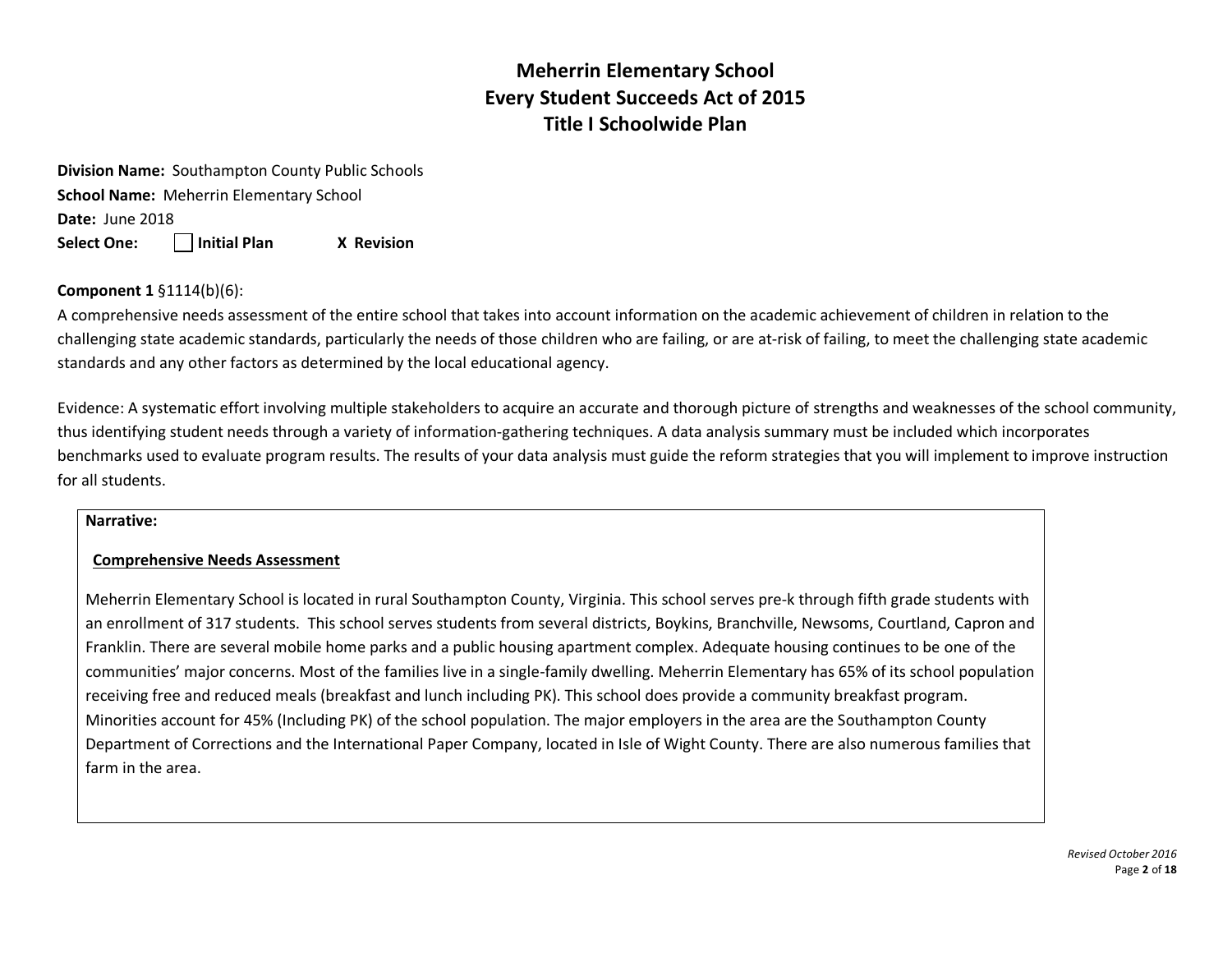## **Comprehensive Needs Assessment (A)**

Meetings were held throughout the 2017-2018 school years that focused on pertinent

research in curriculum and instruction including subtest analysis of test results. An extensive analysis of strengths and weaknesses in all facets of the school's educational practices were studied with the goal of improving student achievement and test scores across all demographic groups. Through staff collaboration and discussion the following were areas of concern: more effective discipline policy, absentee policy, over assessment of reading in grades K-3, more parental involvement and parental accountability. The following are areas of strengths: The professional development activities offer learning opportunities and good communication between staff and administration, and also an effective collaboration between and across grade levels including special education with inclusion.

#### **Comprehensive Needs Assessment Data (B)**

We will continue to research and analyze strategies to meet the needs of all subgroups to improve student achievement through the following assessments:

- Standards of Learning Test Results (SOL)
- Phonological Awareness Literacy Screening (PALS) K-3
- Quarterly Benchmark Assessment
- Qualitative Reading Inventory (QRI) 4-5
- Accelerated Reading Testing
- Flanagan Testing
- On -going assessment
- COGAT Grade 2
- Pre/Post Power School Assessments
- SGA
- Ganske Spelling 4-5

*Revised October 2016* Page **3** of **18**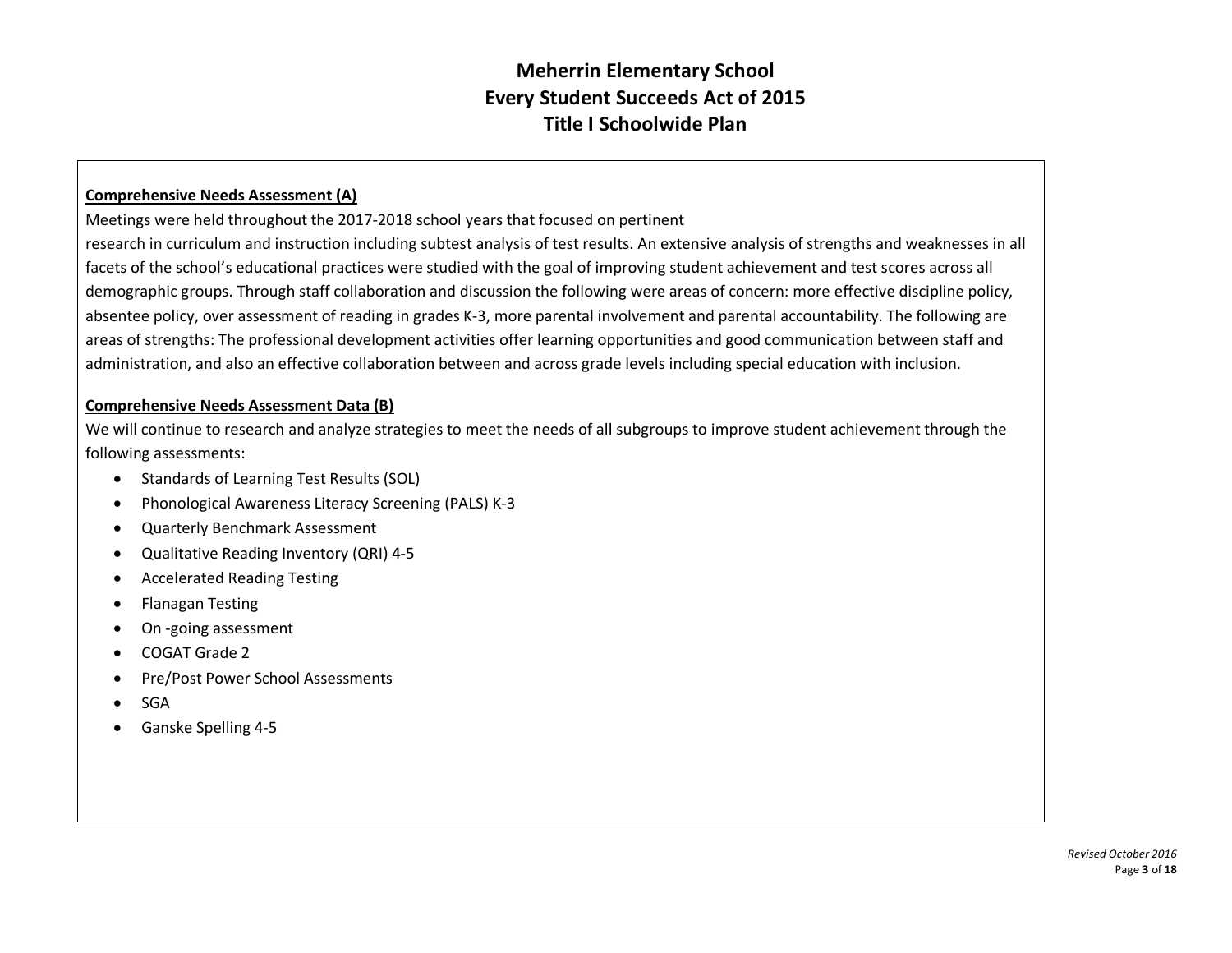Measures to include teachers in decisions regarding the use of academic assessments in order to provide information on, and to improve the achievement of individual students and the overall instructional program.

Teachers from each school are included in countywide meetings that determine which academic assessments are used to evaluate students' achievement and/or need for remediation. These meetings include Teacher Advisory Committee, Grade Level meetings, and Comprehensive Reading Program Committee. All of these groups have input into the type and frequency of the assessment instruments. Teachers receive the disaggregated data from multiple sources. It is then used to direct planning and instruction. The county sponsors workshops for the teachers that include desegregation of data, how to read data results and emphasize the importance of using this information to structure daily lessons for positively impacting student achievement.

The assessments that are required by the state plan will be administered and adequate yearly progress will be determined by the state in addition to the state required assessments; teaching teams determine additional assessment in each content area. These assessments will provide teachers with meaningful information on student progress to use in making sound instructional decisions. Extensive time is spent on reviewing test results to insure that grade level areas for improvement and students' individual needs are identified.

Assessment is also made by determination of progress in their regular classroom. Progress is indicated by promotion to the next grade, and adequate progress will be that at least 90% of the participating students are promoted to the next grade. The goal is to ultimately have 100% of the students master the grade level curriculum and earn promotion status to the next grade. Teachers will attend and participate in the following:

- Faculty Meetings
- Monthly Planning
- Serving on Appointed Committees
- Grade Level Meetings
- School Accountability
- Data Analysis Meetings

The results of the MES Needs Assessment/Data Analysis guided the committee in developing the following reform strategies to improve instruction for all students.

## **Goal 1: Student Achievement in Reading**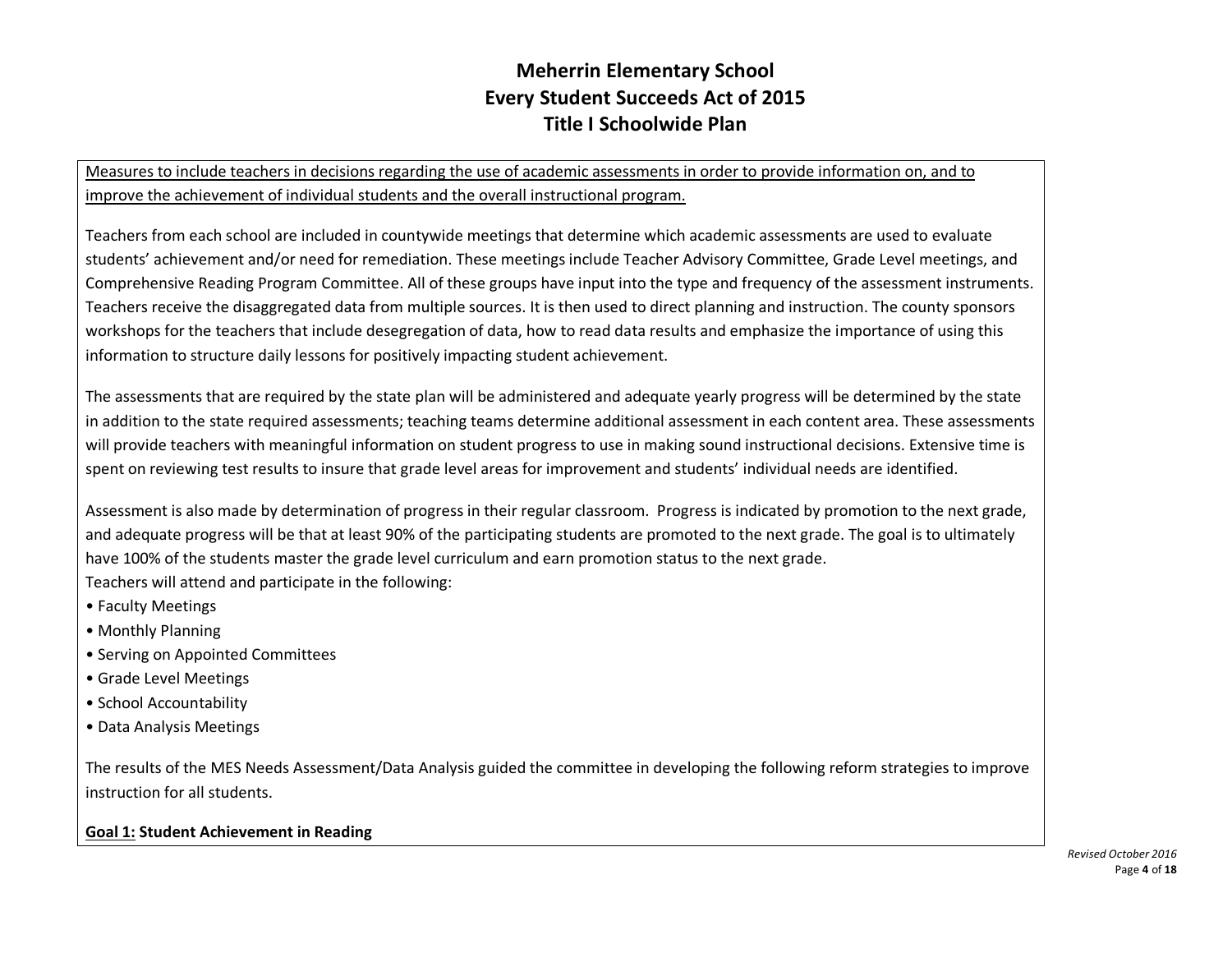Students in grades K-5 will show an improvement in Reading comprehension as measured by the Virginia SOL Test.

## **Goal 2: Student Achievement in Math**

Students in grades K-5 will show an improvement in basic facts, computation, multi-step words problems, and problem-solving skills as measured by the Virginia SOL Test.

#### **Goal 3: Student Achievement in Writing**

Students in grades K-5 will increase their writing proficiency as evidenced by the products in their writing journal.

#### **Goal 4: Parental Involvement**

The school will provide an inviting school climate that will involve parents in the school community through meaningful/engaging activities for the education of their children.

#### **Budget Implications:**

**Benchmark/Evaluation:**

## **Component 2** §1114(b)(7)(A)(i):

Provide a description of schoolwide reform strategies that provide opportunities for all children, including each of the subgroups of students (as defined in section 1111(c)(2)) to meet the challenging state academic standards.

Evidence: Scientifically-based research strategies based on identified needs and designed to raise the achievement level of all students on content standards. Provide information on how the selected strategies will increase student achievement in underperforming subgroups, if applicable. Include a description of how the reform strategies will be evaluated for effectiveness.

#### **Narrative:**

### **Goal 1: Student achievement in Reading Strategies:**

Meherrin Elementary's Schoolwide Plan is based on the balanced literacy approach to the teaching of reading and writing. Teachers will use a multitude of strategies that implement a combination of approaches in a flexible format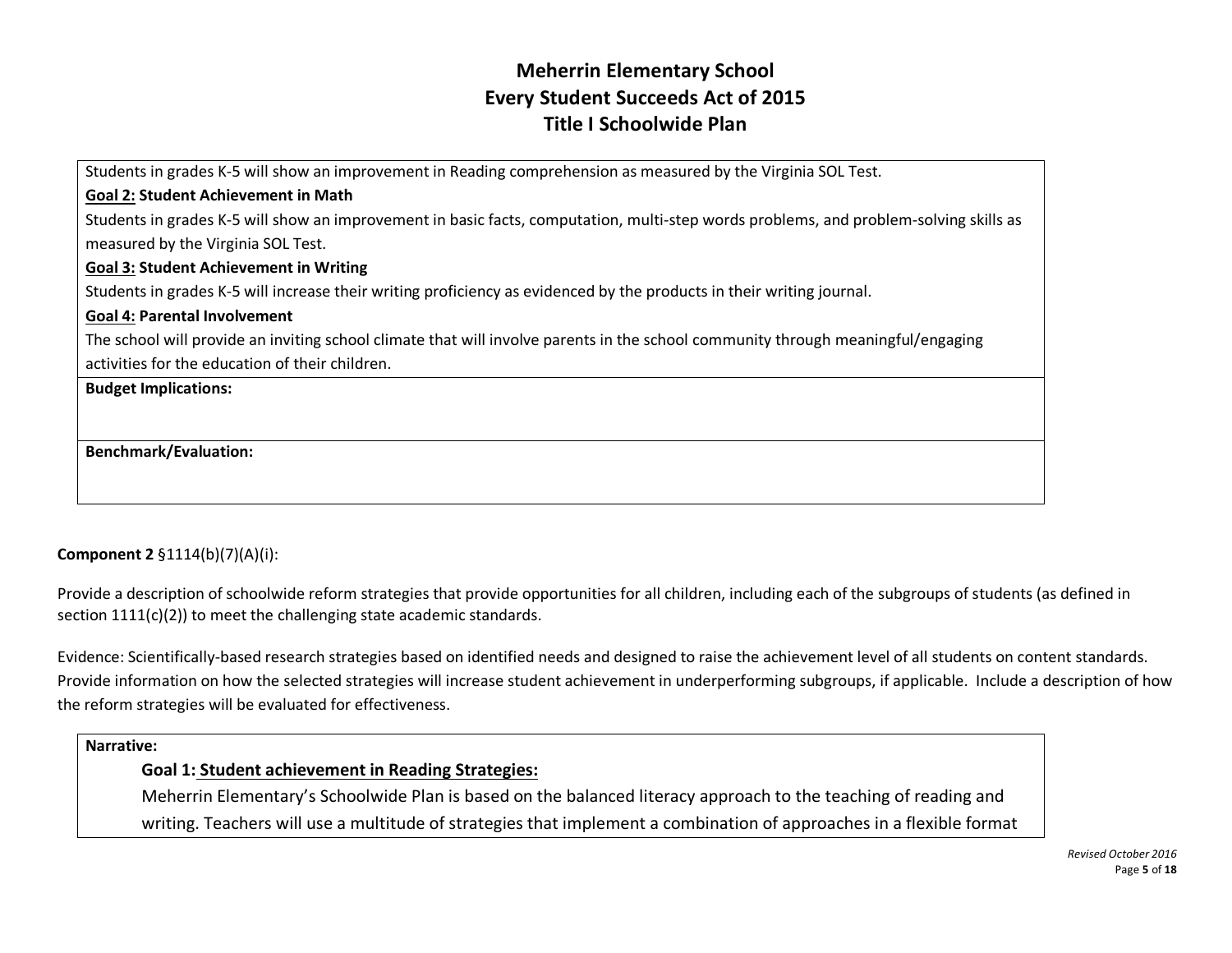including differentiated instruction, which will allow all children a chance to read successfully.

• Teachers will use the researched based Journeys reading series as the core reading program with additional supplements with leveled books from the teacher resource room including but not limited to fiction, non-fiction, poetry, autobiographies, and biographies.

• Teachers will implement a two-hour Reading/Language Arts block daily.

• All classrooms will incorporate a Word Wall to reinforce vocabulary across the curriculum.

• Classroom libraries will be used for independent reading.

• Teachers will use the Balanced Reading Program that incorporates the seven basic processes that involve independent reading, interactive reading and writing experiences which include, reading aloud, shared reading, guided reading, independent reading, shared writing, interactive writing, writers workshop, and independent writing.

• Teachers will provide differentiated reading instruction by implementing small guided reading groups based on ongoing assessments and provide engaging meaningful literacy stations during small group guided reading instruction.

• Qualitative Reading Inventory (QRI) Running Records and will be administered on a regular basis for students in grades 4-5 and PALS in grades K-3.

• The PALs assessment will also drive reading instruction in grades Pre-K –3

• Students' progress will be shared with parents using the information from the QRI's, PALs, Accelerated Reader Goals, and other assessments.

• Students in grades 2-5 will be active participants in literature circles, word study, and independent reading.

• Teachers will teach the five researched components of the National Reading Panel, which include, phonemic awareness, fluency, comprehension, phonics, and vocabulary.

• All students will be involved in the Accelerated Reader Program, which will be under the direction of the classroom teachers with the assistance of Ms. Baxter, Mrs. Hinson, and Mrs. Winningham.

• Independent Goals will be used to encourage AR student participation.

• Students who met their AR Goal 3 out of 4 grading periods will receive an award at the end of the year.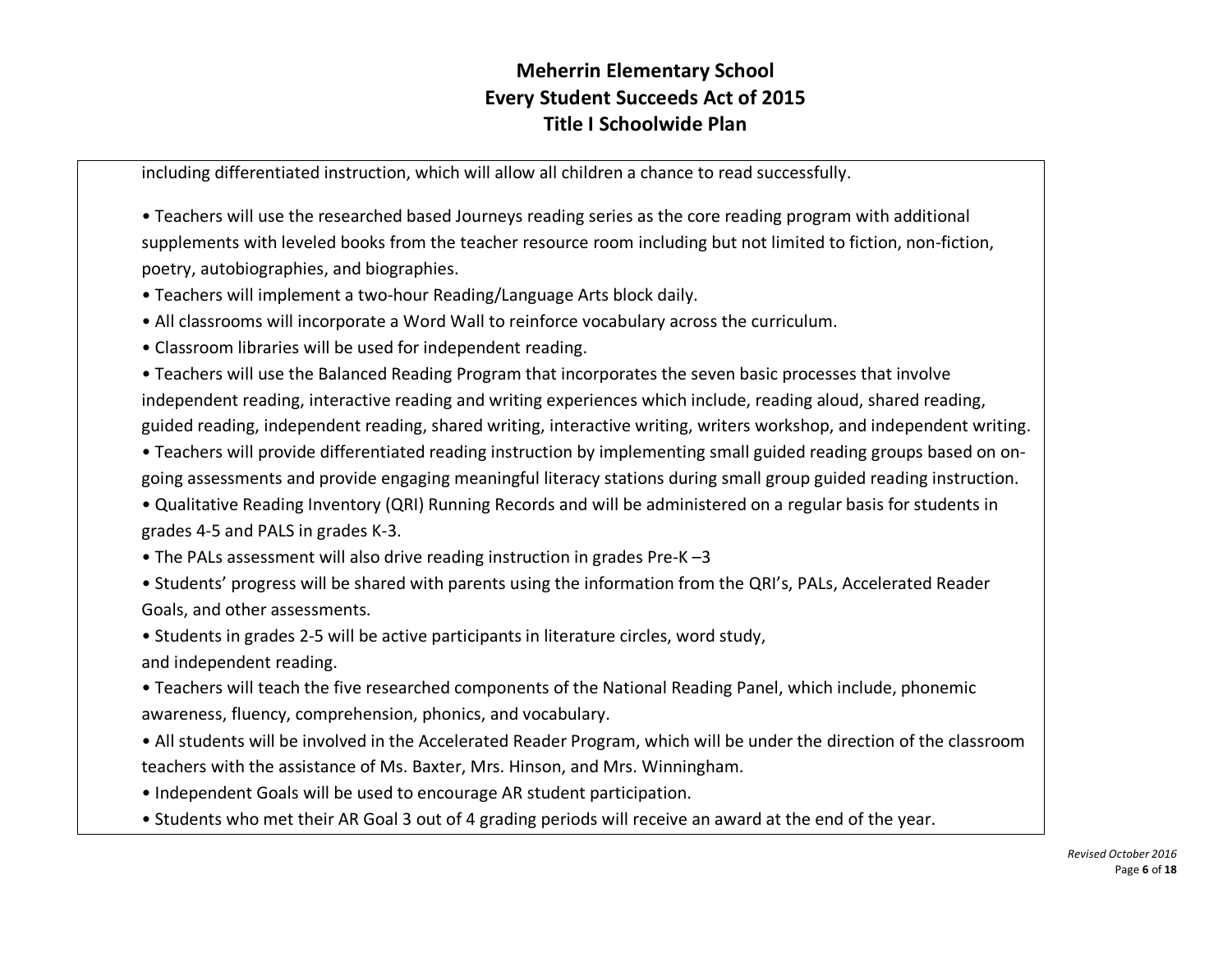- Students in grades Prek-5 will have the opportunity to use the Study Island online site.
- Teachers will incorporate the Book It Program.
- Teachers will use Reading Flow Charts and Text Feature Charts.
- Students will participate in an additional "Remediation" during the school day by certified teachers and highly qualified paraprofessionals and hired tutors based on needs assessments for reading and math.
- Students will utilize the IXL computer program.
- Identified students will utilize the "Fast ForWord" reading program.
- Students in K-2, identified by PALs will use" Reading Eggs" for reading remediation.
- SOL Pass for Social Studies and Science/Nonfiction Reading.

We, the teachers, staff, and administration believe that our best intervention to helping those children at-risk in reading is to focus on early intervention. Therefore, the two

Reading Specialists will be assisting in the following ways:

• Reading Specialists will help classroom teachers analyze reading assessments and data to drive, direct, and differentiate instruction.

- Reading Specialists will help teachers locate and gather reading resource materials.
- A Reading Specialists will serve as the co-chair persons of the Reading/Writing Committee that will provide schoolwide special activities and incentives.
- In addition, trained volunteers in LifeSavers for Reading tutoring program will work with identified students in grades K-5
- Both Reading Specialists will assist with remediation for students that will need to be expedited on the SOL test.
- Both Reading Specialists will participate in a "Back to School Alphabet and COW Boot Camp" for kindergarten and first grade identified students.

## **Goal 2: Student Achievement in Math Strategies:**

Based on SOLs and Benchmark Assessments, all teachers at Meherrin Elementary will be involved in the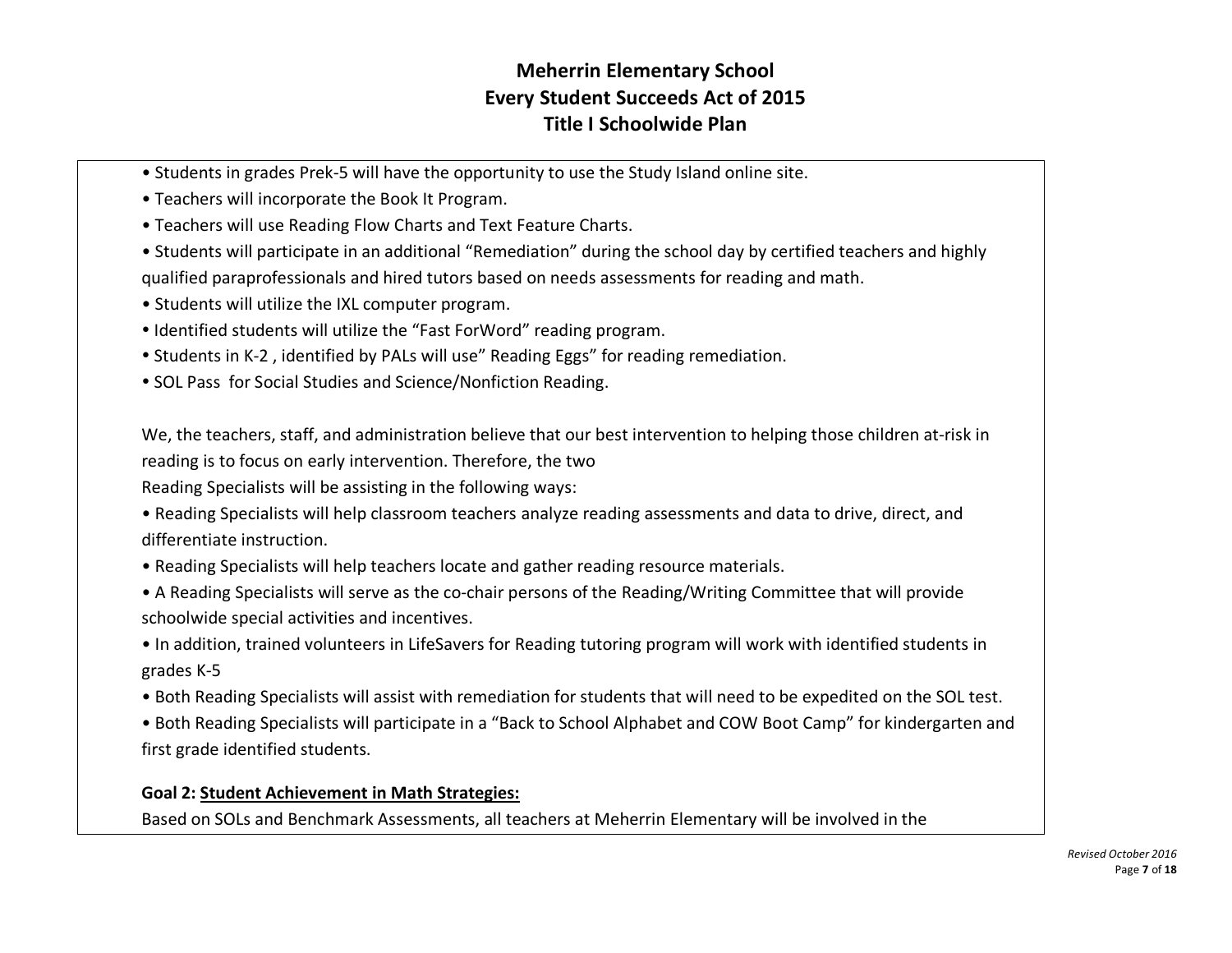strengthening of students' math performance. Teachers will focus on basic math facts and apply math skills in problem solving situations. The following activities will be implemented schoolwide:

- •An inventory of math resources will be given to each teacher listing books, manipulatives, etc. that will allow teachers to share hands - on materials for teaching (the math manipulatives will be located in the school library.)
- Identified students in grades 3-5 may participate in after school tutoring.
- Students will develop interactive notebooks, which will include, but not limited to, basic facts, computation and problem solving.
- Students will receive additional morning remediation in math.
- Saxon Math programs (grades K-5) will be utilized.
- Students will utilize the IXL computer program.
- \* Students will utilize the Cortez Math Lab. Pending Funding

## **Goal 3: Achievement in Writing Strategies:**

Writing will be emphasized in all grades K-5. Teachers will utilize the writing curriculum to teach writing skills. The following activities will be implemented schoolwide:

- Teachers will display students' writings during the year.
- Special attention will be given to the semantics and proper formation of letters-manuscript (Zaner Bloser) will be utilized in grades K-2 and cursive writing in grades 3-5.
- Teachers will use modeling, guided writing, and shared writing to enhance writing instruction.
- Teachers will teach writing using the Writing Process components.
- Teachers will emphasize proof reading and editing as a major component of the Writing Process.
- Students will participate in daily journal writing.
- Teachers will maintain a writing portfolio for each student.

## **Goal 4: Parental Involvement Strategies:**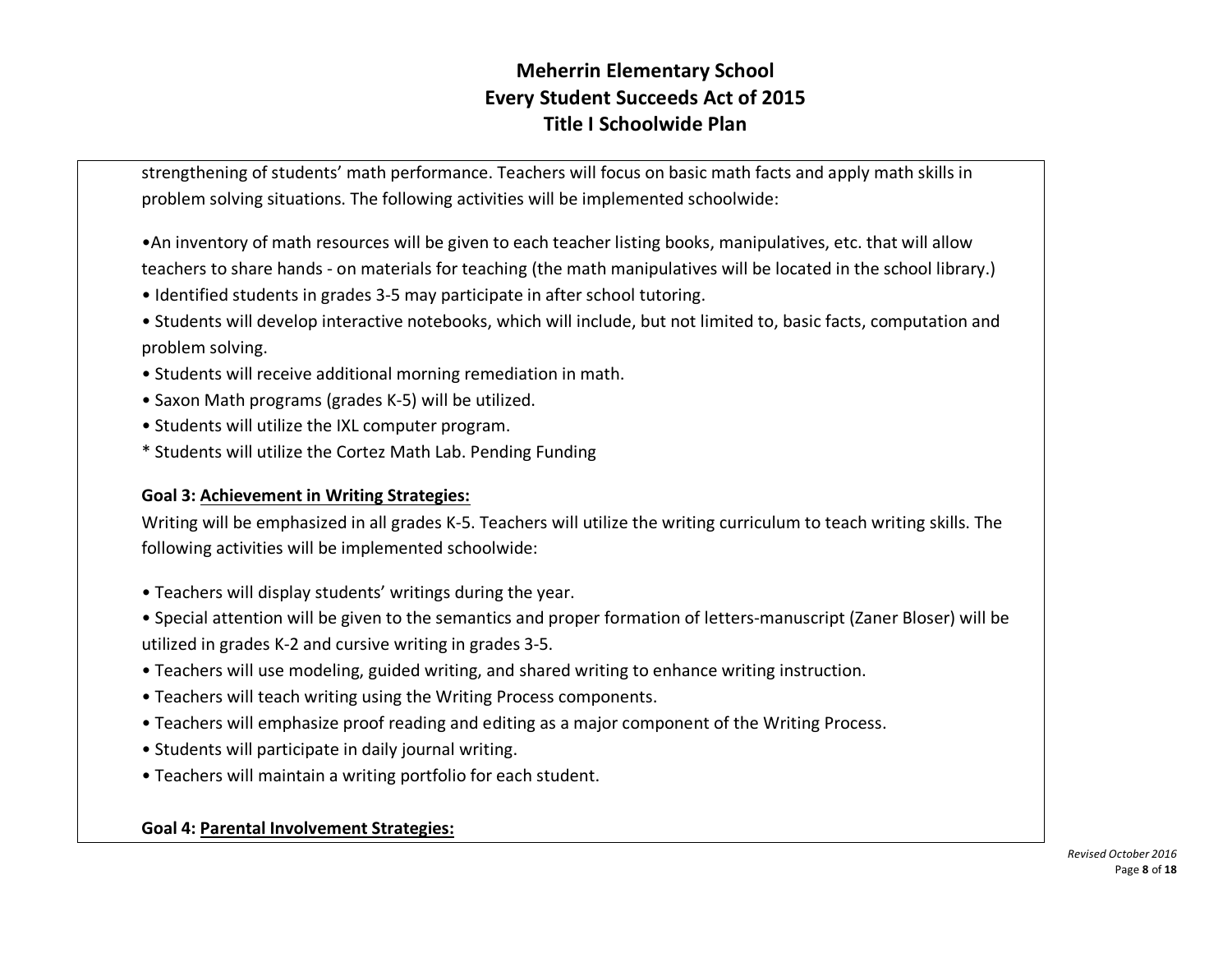Parental involvement is an integral part of Meherrin Elementary School. MES strives to make itself the center of community activity, especially for its families. Parents are continuously invited to volunteer at the school through the school newsletters, Remind, Dojo, Social Media, and by invitations for special events. All parents are encouraged to attend activities at the school through parent newsletters and flyers. Conferences are scheduled each grading period to communicate with every parent about their child's academic achievements and progress toward meeting established grade level benchmarks. There is a comprehensive list of parental involvement activities tailored to Meherrin Elementary School's needs located at the end of component 6.

The faculty and staff will make themselves aware if there are any language or physical impairments that might inhibit a student from participating in any activity and work together to resolve any issues that would be a barrier to a equal access.

**Budget Implications:** Two Reading Specialists, consumables (card stock, sentence strips, chart paper, dry erase markers, etc.), leveled take-home libraries (reading specialists and classrooms) of varied genres, refreshments/light meals and materials for parent workshops, online Reading/SOL software licensure and computers/laptops/iPads and peripherals.

**Benchmark/Evaluation:**

### **Component 3** §1114(b)(7)(ii):

Provide a description of schoolwide reform strategies that use methods and instructional strategies that strengthen the academic program in the school; increase the amount and quality of learning time; and help provide an enriched and accelerated curriculum, which may include programs, activities, and courses necessary to provide a well-rounded education.

Evidence: Scientifically-based research strategies or activities that strengthen and enrich the academic program by: extending the school day; embedding reading and/or mathematics curricula into other instructional areas; or other strategies as appropriate. Include a description of how the reform strategies will be evaluated for effectiveness.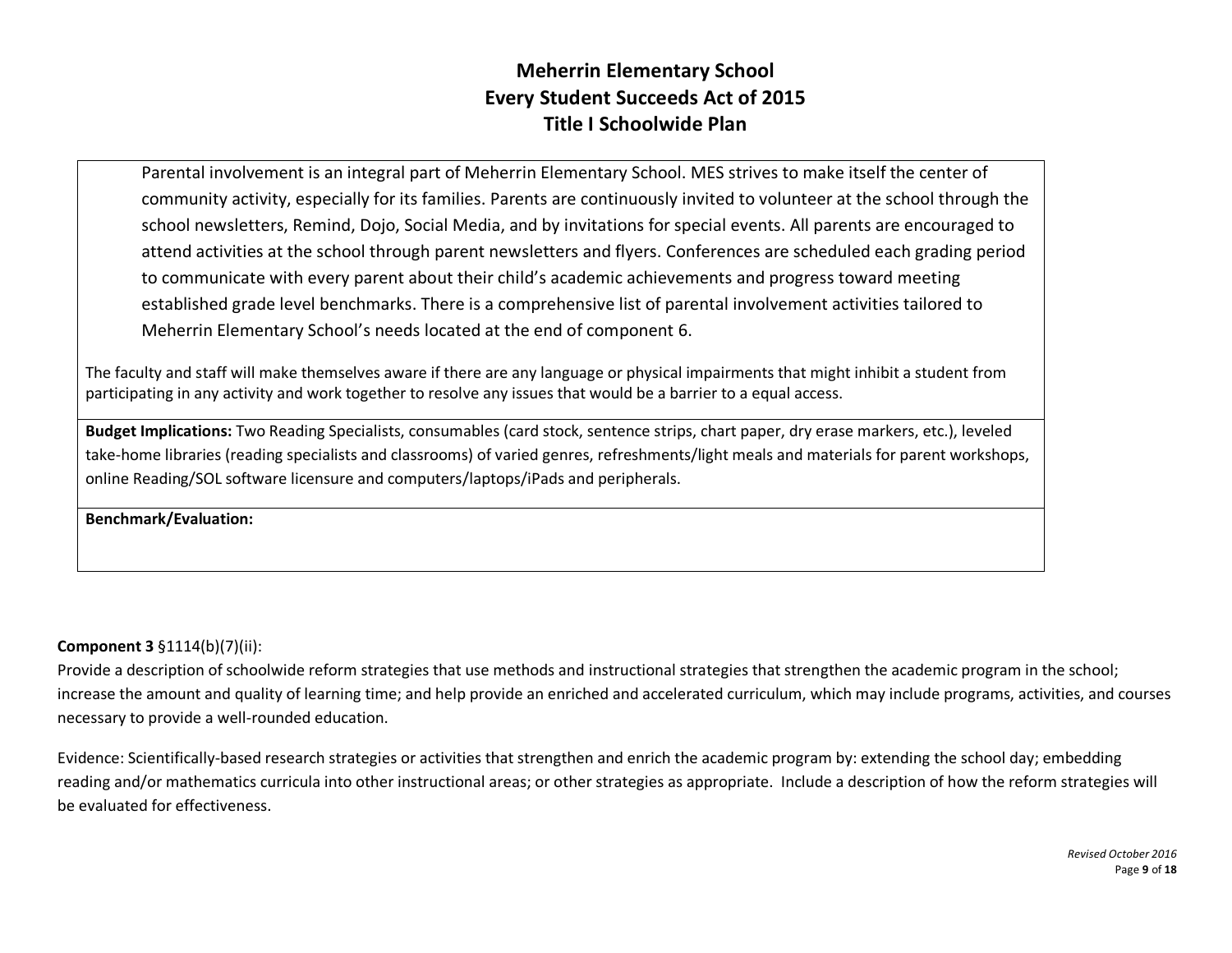#### **Narrative:**

## **Strategies:**

Remediation will be used in an effective and timely manner to assist students needing additional support. The following strategies will be implemented schoolwide:

- Teachers will use on-going assessments to identify remediation needs.
- Teachers implement flexible grouping based on performance assessments.
- Teachers will use one-on-one and small group assessment for differentiated instruction.
- Reading Specialists will support and supplement regular classroom instruction.
- Lifesavers for Readers tutoring program will assist students in grades K- 5
- After school tutoring will begin in  $1<sup>st</sup>$  semester –October for identified students in grades 3-5.
- Socratic Seminar will be provided for enrichment for 5th Grade students that received a high Reading SOL score.
- Identified at risk pre-school students will participate in the Title I/VPI Pre-school program.
- Senior Achievers will be involved in peer tutoring when available.

### **Strategies to Achieve School-wide Goal:**

• Teachers will give pre-assessments, with item analysis, in their content area to find out students' area of strength and weakness. SOL, Benchmark, S.G.A and PALS test scores also will be used to determine areas where remediation is needed.

- Students will be provided remedial instruction in Reading and Math as needed.
- Morning remediation/enrichment will continue on a daily basis.
- After school tutoring will occur by certified teachers and highly qualified paraprofessionals one to two days a week for students in SOL testing grades beginning in the  $1<sup>st</sup>$  semester.

• There will be time allotted for teachers to have common planning sessions so that there will be an integration of skills taught across the curriculum and on-going assessments of students' achievement (these sessions will be worked in the daily schedules during itinerate teachers' classes- music, art, P.E. and library time).

- Students in grades PK-5 will be encouraged to display proper behavior, attendance, and good academic standing by participating in the Citizenship Award per 9 weeks.
- Classroom teachers will respond to the needs of all learners using an assigned summer Book Study.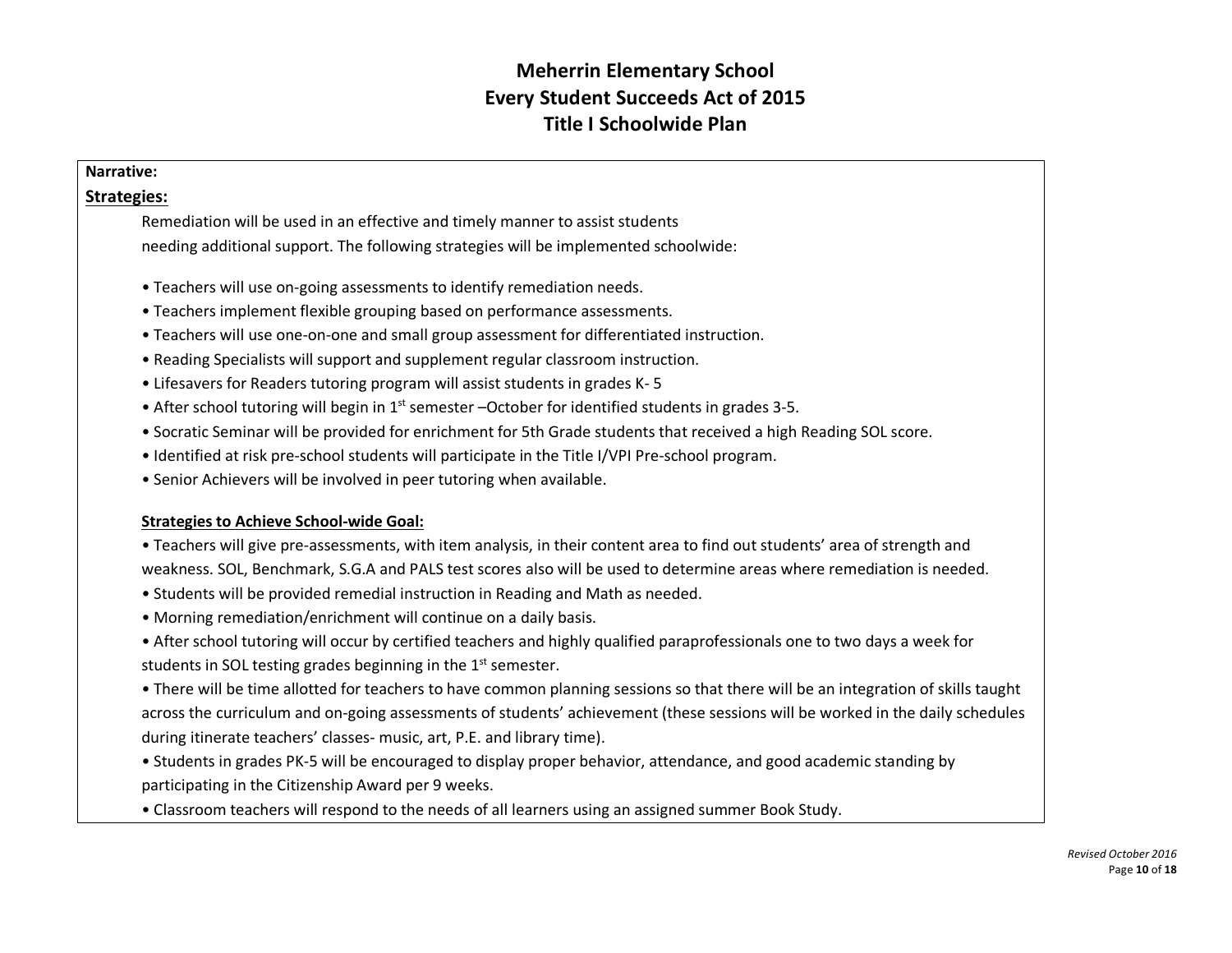• Students in grades K-5, which have been identified as special needs students, will participate in an inclusion setting with skill support provided by the Special Education teacher and paraprofessional.

#### **Strategies to increase parental involvement**

Parental involvement is an important component of Southampton County Public Schools' mission. We strive to empower parents so they may play an active role in their child's educational process. We will supply families with the necessary information and materials they need in order to assist their children at home to improve academic achievement. This is reflected in the written parental involvement policy of each Title I school which closely correlates with the LEA's written parental policy.

At the beginning of each year we hold a Title I General Session/Open House where each parent/guardian receives a "Title I Family Handbook" (for families that were unable to attend, the students are given one to take home the next day). The handbook includes, among other information, activities that the parents can incorporate into their daily routines to enhance learning potential, environmental factors that increase learning ability, and resources that the parents can use at home with their child. At this event, each family also receives a copy of their child's SOLs. Parents are informed about the program and all services and resources available.

Every student/parent/teacher signs a "Title I Compact" that details the responsibilities of each of the parties involved in the student's education.

We hold a minimum of 2 workshops a year for families with emphasis on specific educational strategies, the 5 components of reading (phonemic awareness, phonics, vocabulary, comprehension, and fluency) or ways of problem solving environmental issues that might impair learning.

The Title I Teacher/Parent Liaison works closely with the teachers at each of the three Title I schools to assist them with parental involvement activities, including SOL workshops. Each Title I school will promote the use of The County Wide Parent Resource Center at the School Board Office.

Other strategies include sponsored events, parent-teacher conferences, and home visits. Periodic newsletters, teacher websites, Title I, and Building Readers, inform families about school and program events as well as supply them with information on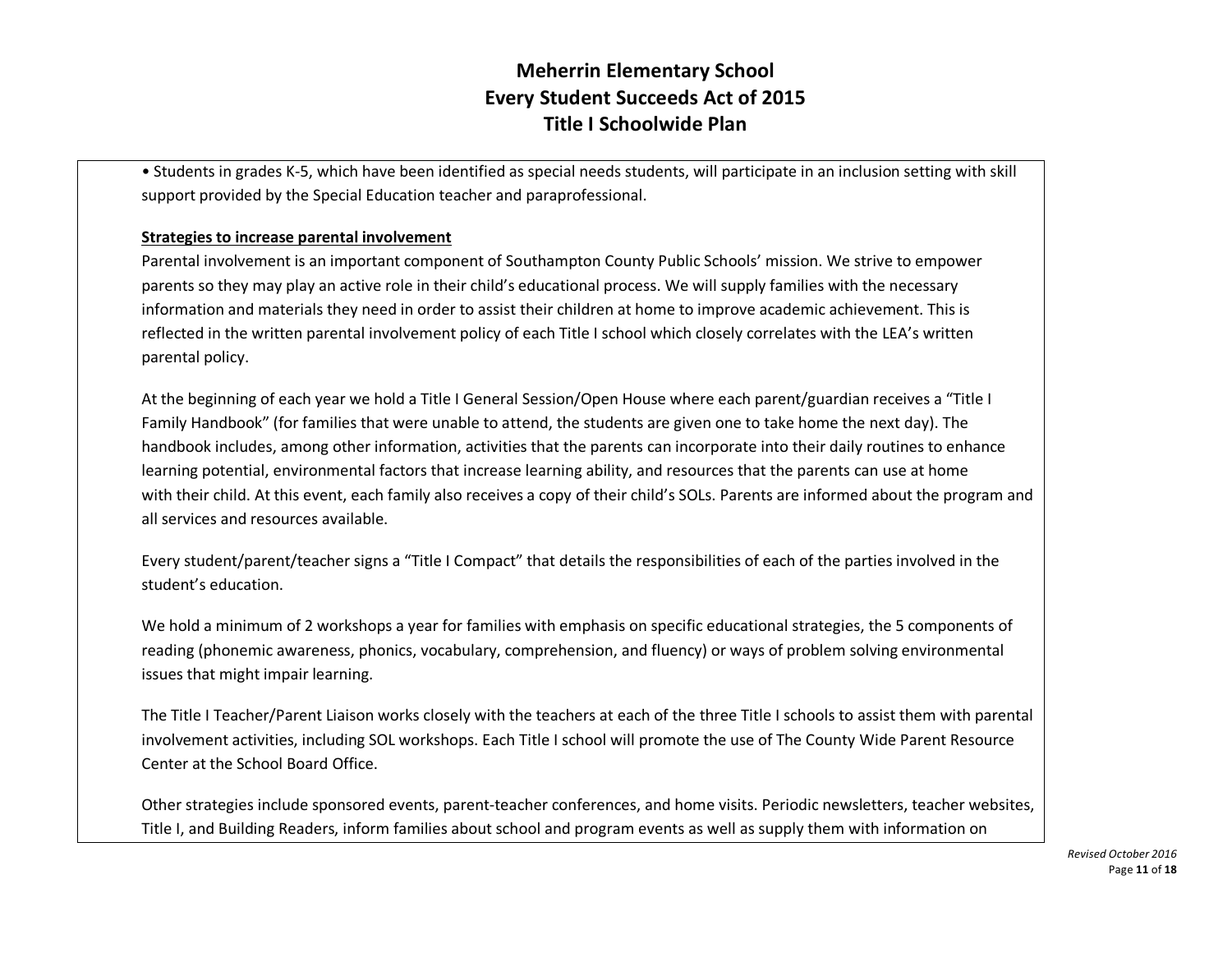additional ways to work to help their child at home. Report cards/progress reports are distributed every 9 weeks. Results from the SOL tests (for those students who participated), printouts of their child's PALS© (Phonological Awareness Literacy Screening) results, and Accelerated Reader™ reports may be viewed online by parents when the information is available. Parents have opportunities to discuss their child's data at each parent-teacher conference (held after each report period).

Each school will have at least one parent representative on their school-wide planning committee to attend the Parent Advisory Council that will meet at least twice a year. The parents will have an opportunity to be actively involved with decisions concerning the Title I program as well as review and approval of the school-wide plan.

The faculty and staff of each school will make themselves aware if there are any language or physical impairments that might inhibit a family member from participating in any family activities. Arrangements are made to assure each willing parent's full involvement.

• LifeSavers for Reading-Community and parent volunteers lend their time to tutor primary students in reading on a one-to-one basis.

• Students and parents will be involved in various programs throughout the school year to include but not limited to Field Day, Fall Carnival, Dads and Doughnuts, and moms and muffins.

- Parents are invited to the Title 1 General Meeting/ MES Open House
- Book Fair—The school's library will continue to hold book fairs where students and parents are able to purchase quality literature for students.
- Family Read Night-Families are able to read and take AR tests.

Night combined with SOL Celebration—Parents will be involved in a program that includes learning about the importance of taking the SOL Test and games that they can play with their children to reinforce strategies to be successful on the SOL Test.

- Parents are invited to attend an awards assembly.
- Parents are invited out to celebrate their child's completion of kindergarten during the Kindergarten Celebration.
- Parents are invited out to celebrate their child's completion of fifth grade and their promotion to middle school during the Fifth Grade Celebration.
- Approved Field Trips.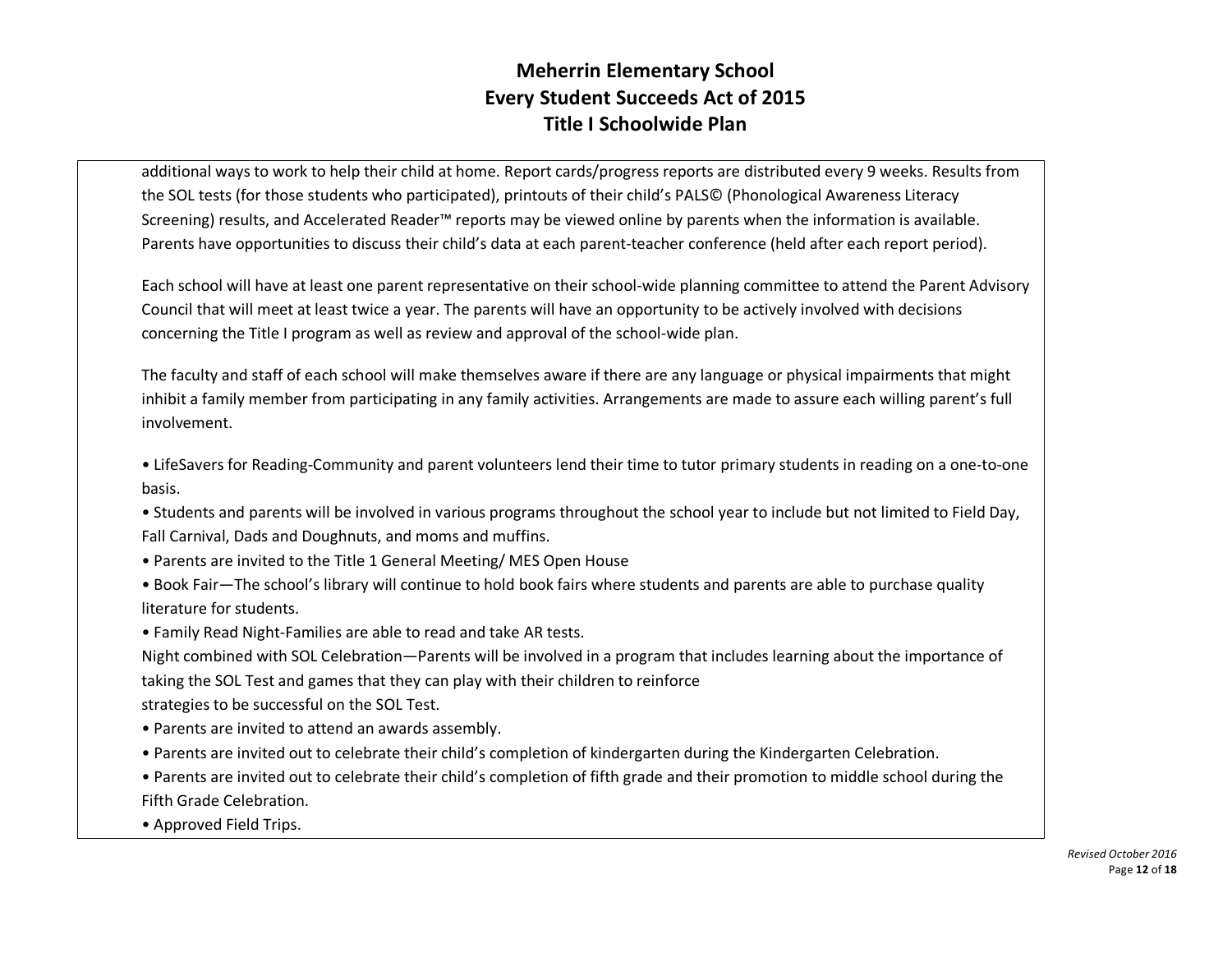- Parent Conferences-Meherrin will continue to foster good parent/community relations with "Good Reports" home to parents recognizing students for honor roll, principal's list, perfect attendance, and positive behavior referrals.
- Parent teacher conferences will be held after each interim except for the 4<sup>th</sup> period.
- Parents will receive weekly newsletters from classroom teachers.
- Parents will be invited to Moms and Muffins, and Dads and Doughnuts.
- Grandparents are invited to lunch (Christmas).
- Parents are invited to utilize the Parental Resource Center in the Library.
- Teachers will promote teacher/parent communication and involvement through various technology such as school web pages and School Center
- Parents will be invited to Breakfast and Books in March for Read Across America Week.
- Parents will be invited to the Black History Program grades PK-5.
- MES will host a Career week that will include parent presenters.
- Parents will be invited to participate in the Veteran's Day program.
- Parents will be invited to participate in the end of year AR celebration.
- Parents will be invited to volunteer for a teacher duty free lunch during Teacher Appreciation Week.
- Parents will be invited to volunteer as a "Room Parent" in grades PK-2.
- Parents will be invited to encourage their child on SOL testing days by cheering them on at the bus port.
- Parents will be invited to attend a Father Daughter Dance and Mother Son Dance.
- In Celebration of Children's Book Week, Parents will be invited to read to classes for Book Character Day and Candy Crush in October.

**Budget Implications:** 1 Pre-K Paraprofessional & Pre-K materials plus those previously listed.

**Benchmark/Evaluation:**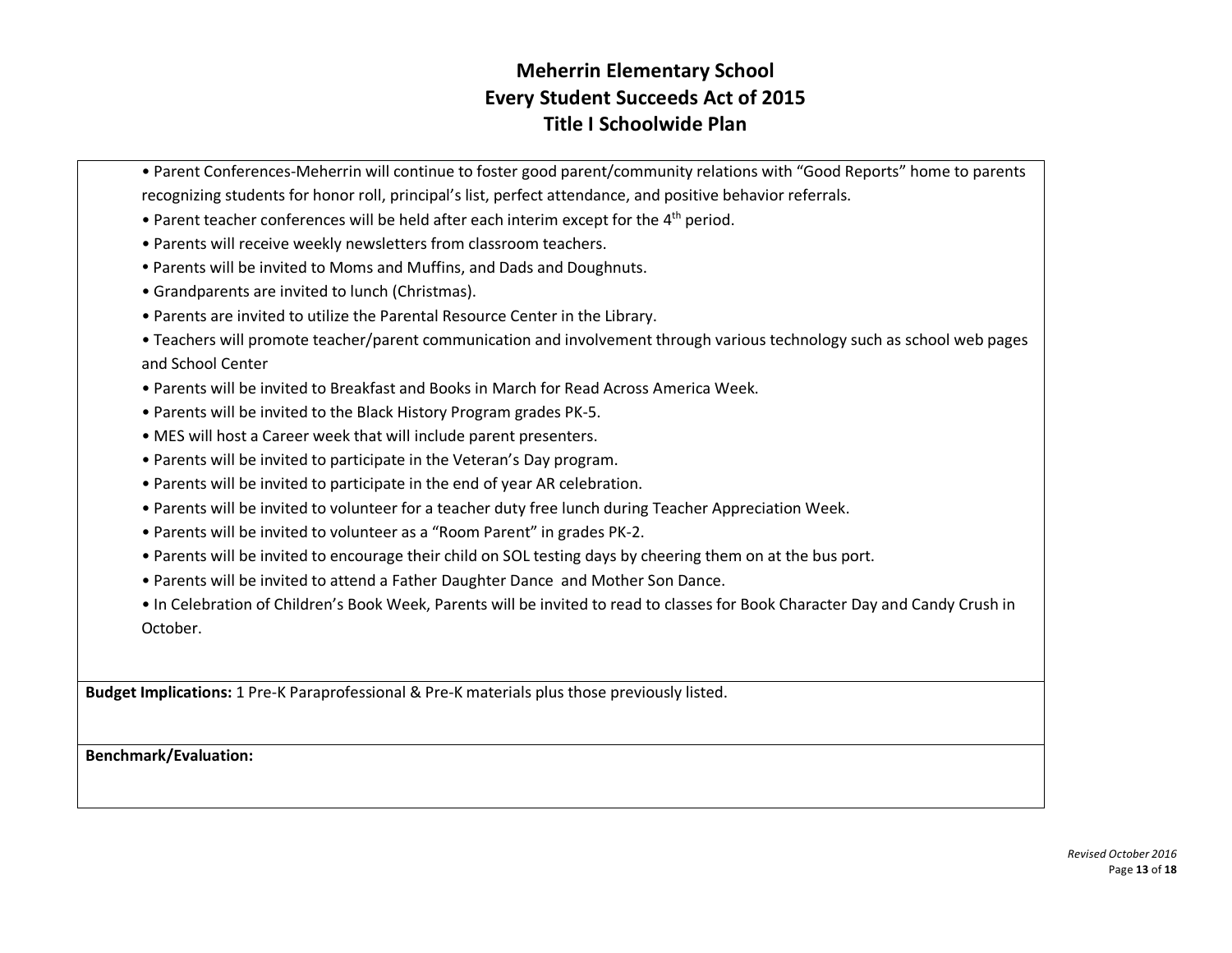### **Component 4** §1114(b)(7)(iii):

Provide a description of schoolwide reform strategies that address the needs of all children in the school, but particularly the needs those at risk of not meeting the challenging state academic standards, through activities which may include—

- § Counseling, school-based mental health programs, specialized instructional support services, mentoring services, and other strategies to improve students' skills outside the academic subject areas; we have activities that include positive referrals, Ladies of Distinction, National Elementary Honor Society, and Beta Club.
- § Students in gradesPK-5 will be encouraged to display proper behavior, attendance, and good academic standing y participating in the Citizenship Award per 9 weeks.
- § Preparation for and awareness of opportunities for postsecondary education and the workforce, which may include career and technical education programs and broadening secondary school students' access to coursework to earn postsecondary credit while still in high school (such as Advanced Placement, International Baccalaureate, dual or concurrent enrollment, or early college high schools);
- Implementation of a schoolwide tiered model to prevent and address problem behavior, and early intervening services, coordinated with similar activities and services carried out under the Individuals with Disabilities Education Act (20 U.S.C. 1400 et seq.);
- § Professional development and other activities for teachers, paraprofessionals, and other school personnel to improve instruction and use of data from academic assessments, and to recruit and retain effective teachers, particularly in high-need subjects; and
- § Strategies for assisting preschool children in the transition from early childhood education programs to local elementary school programs and, if programs are consolidated, the specific state educational agency and local education agency programs and other federal programs that will be consolidated in the schoolwide program.

Evidence: Scientifically-based research strategies or activities such as student support services; behavior intervention systems; tiered systems of support; teacher recruitment and/or retention activities; or other activities as appropriate. Include a description of how the reform strategies will be evaluated for effectiveness.

#### **Narrative:**

Professional development and recruitment/retention of effective teachers (particularly high-needs subjects)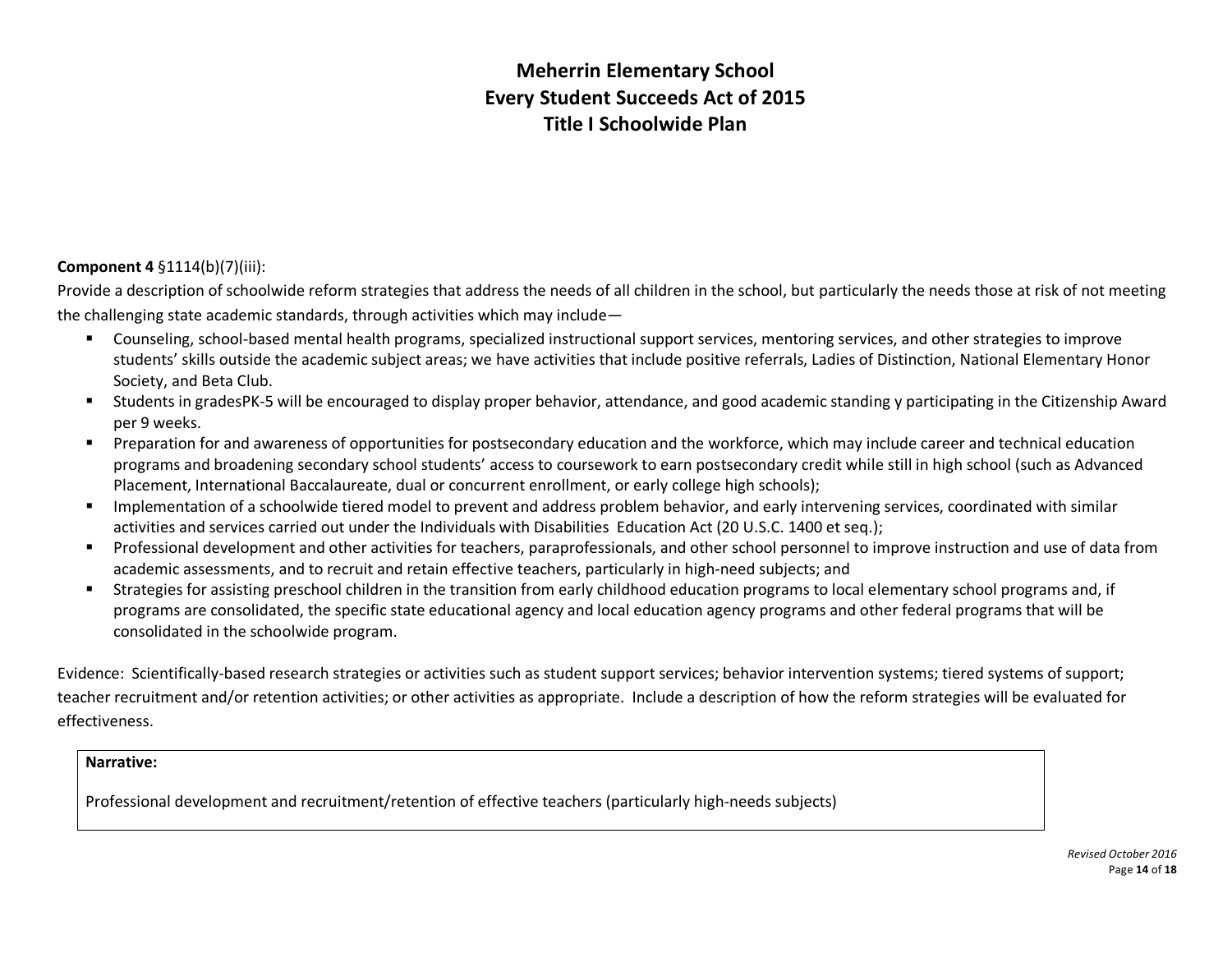**High Quality and ongoing professional development** for teachers, principals, paraprofessionals, and pupil services personnel, parents and other staff if appropriate, to enable all students to meet SOL requirements.

Strategies: To ensure that teachers and paraprofessionals have the knowledge and strategies necessary to successfully implement the curriculum in a way that ensures an increase in student achievement, Southampton County Public Schools provides meaningful, on-going professional development opportunities during the summer and throughout the year. All principals, teachers, paraprofessionals and administrators have input in determining the professional development needs. A committee of administrators prioritizes the needs using data from the Standards of Learning tests, Phonological Awareness Literacy Screening© Pre-K-3, and six weeks Benchmark tests. Book studies, classroom follow-up, and coaching are deeply embedded into the professional culture to assure transfer of pedagogy from theory to practice. Reading Specialists assist in the coordination and implementation of the professional development plan at the individual schools, including modeling literacy lessons.

Personnel are encouraged to attend conferences, workshops, and academies that will inform the teachers/administrators of the latest research based educational practices. These opportunities are selected to focus on the specific needs of the schools. Staff attending these types of opportunities are required to share the information as well as implement the new strategies in their classroom. The administrator responsible will ensure that the professional development opportunities are on-going and relevant.

All new teachers participate in the mentor program provided by the division. Lead mentors and coaches will provide ongoing training for new teachers throughout the year. Each new teacher will be assigned a mentor in their building to assist them with daily questions and situations. The intent of the mentor program is to support professional growth and to help new teachers develop the necessary skills that would assure their success in the classrooms.

### **Strategies to attract high quality, highly qualified teachers**

We will increase recruiting efforts by participating in the Great Virginia Teach-In and similar activities. A New Teacher Assistance Program will be implemented for the 2018-2019 school year. This program will provide incentives for new teachers as they relocate to Southampton County. Collaboration with college personnel and professors will take place in order to encourage students to choose teaching as a profession. A Teacher Cadet program at Southampton High School will be considered so that we can "grow" teachers from within the County.

### **Instruction by highly qualified personnel**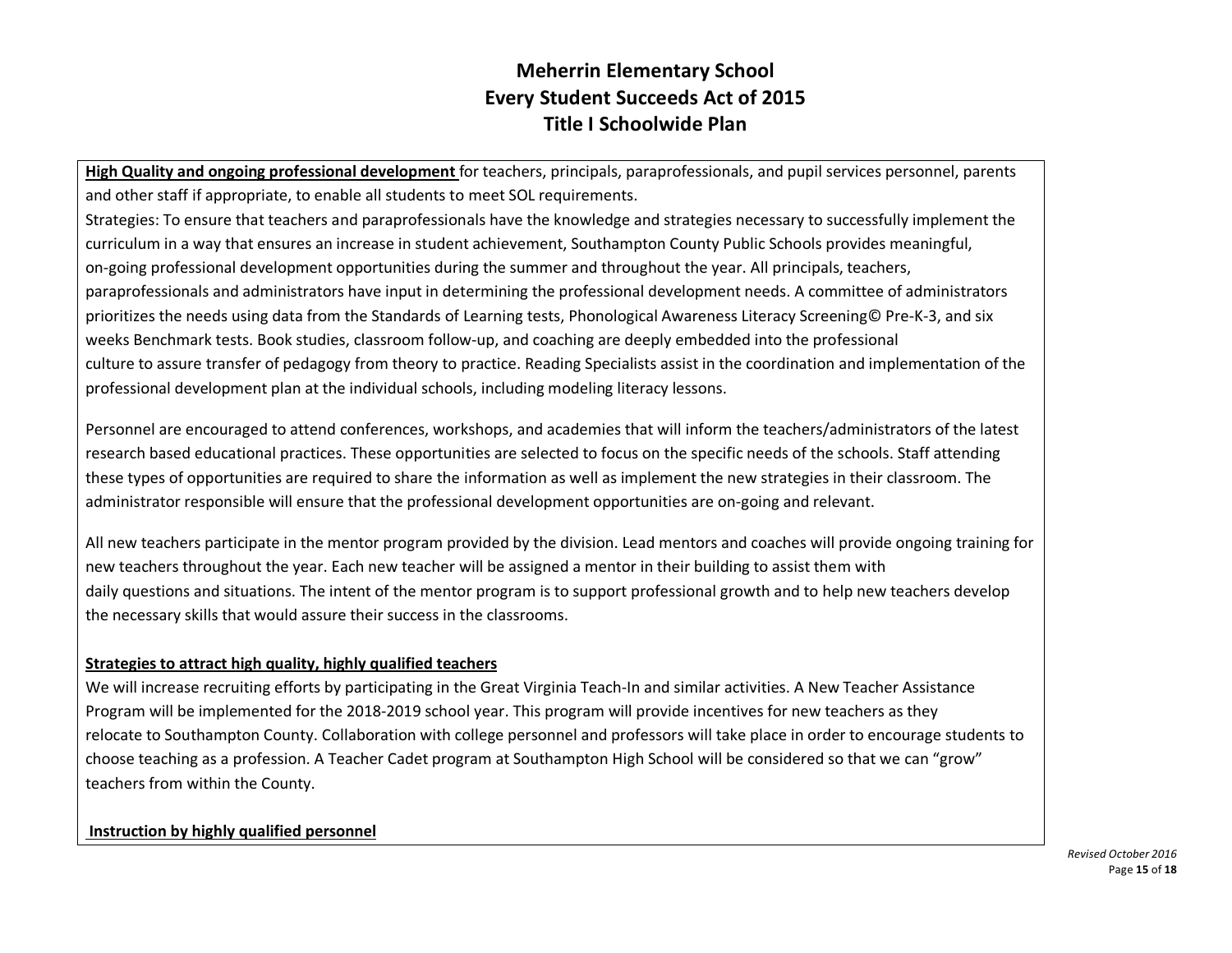The New Teacher In-Service Program will be restructured to provide more comprehensive training to meet HOUSSE requirements. Individual plans will be developed for each teacher to meet "highly qualified" status. Other training programs will be created that meet or exceed HOUSSE requirements for professional development.

To assist paraprofessionals in preparing for the ParaPro test, each school is equipped with a computerized tutorial for them to use to prepare for the test. Paraprofessionals may take the ParaPro test by computer at the school board office. Once the test has been passed, the fee for taking the test is reimbursed.

Preschool transition from early childhood education programs to local elementary school programs:

Transition from Head Start, Title I preschool/pre-K and Virginia Preschool Initiative to kindergarten in the elementary schools will take place each year. Parents of students attending these programs are invited to attend school-related activities such as PTO meetings and parent workshops. In the spring of the year, the teachers are invited to bring the students for a visit into the kindergarten classrooms. The kindergarten teachers meet with the preschool/pre-K teachers and review each student's assessment data to determine each student's strengths and weaknesses. In June, a parent workshop takes place for parents to learn ways to assist their child at home during the summer to prepare them for kindergarten. Each family receives a backpack of materials such as magnetic letters, dry erase board, markers, journals and small books. In addition to the transition from Head Start and Pre-school Programs.

## **Coordination and integration of federal, state and local services and programs:**

Coordination and integration of programs supported under ESSA take place in a variety of ways at the federal, state and local levels. The Safe and Drug Free School program offers parent workshops. Adult Basic Education services, career, and technical classes are available through the Southampton County Schools Technical Center. The Technical Career Center and Paul D. Camp Community College offer GED classes. Crisis Prevention Intervention training is provided for administrators and principals. Character Education programs are available in each school. Computers, software licensing, other equipment, technical support, training and repair services are available to all schools through local funds. State supported technology programs funds the on-line testing project. WHRO Public Television Station provides training and technical support to staff. Translation services and information in Spanish are available for parents and students.

The Southampton County Health Department and Department of Social Services work closely with the Instructional Specialist to ensure we are meeting the needs of the preschool children in the county. Social Services refers pre-schoolers for the program and works with the parents to make the process of entering school a smooth transition. The Health Department works with the school system to assist families with immunizations and physicals. School nurses are liaisons between the schools and the Health Department. The Special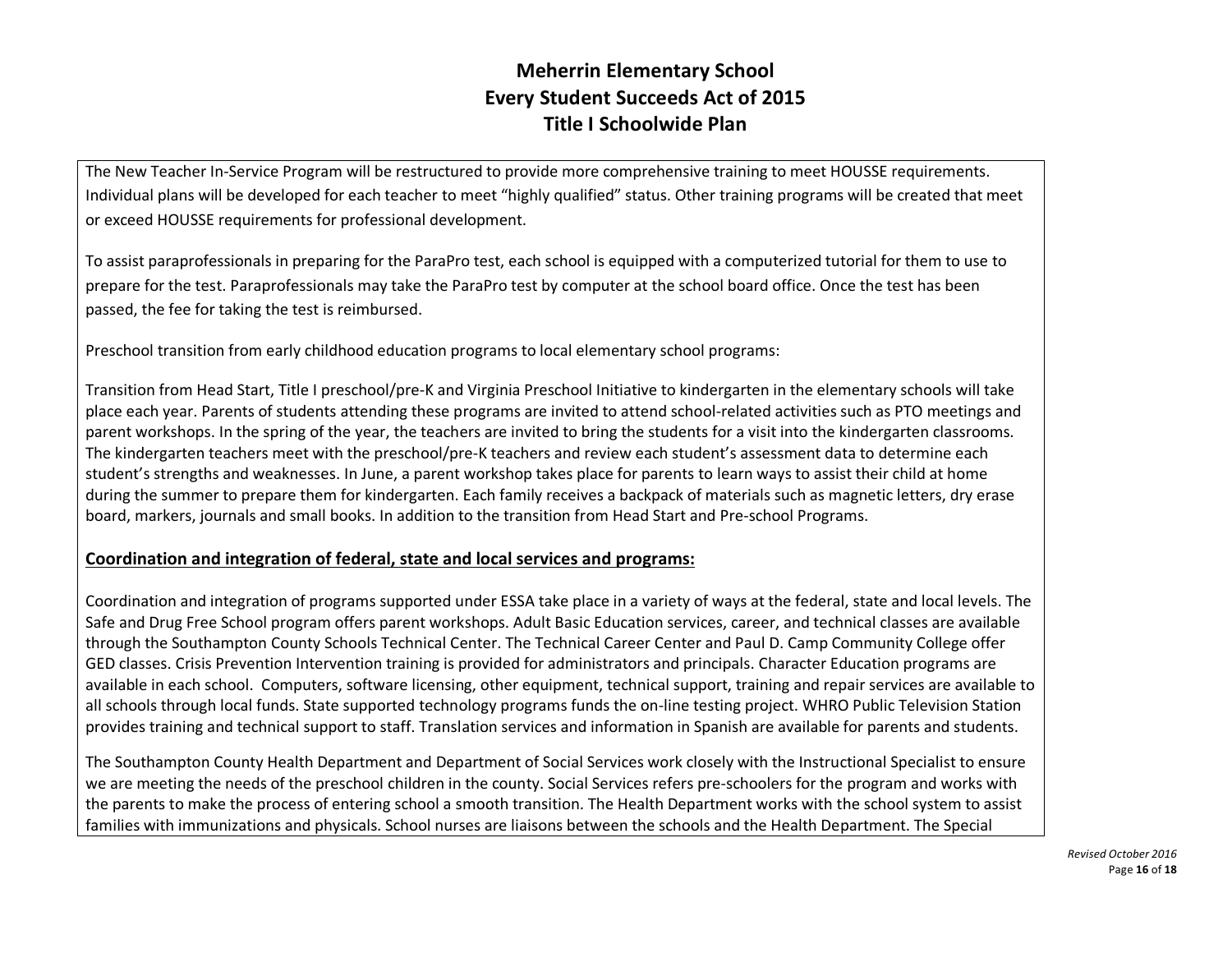Education Department plays an important role in the pre-screening of preschool children. Speech therapists screen for any speech/language delays. Early Childhood special needs teachers team up with preschool teachers to screen each child using the Brigance® Preschool Screening Instrument.

When professional development is planned, all groups who may benefit from the training are invited to participate. When parent workshops are scheduled, the Adult Education Coordinator and the Technical Career Supervisor are included in the planning to maximize the number of families being reached. Coordination between Virginia Preschool Initiative and Adult Education takes place to offer GED courses. Parents of preschool students attending the child care class at the Technical Career Center are invited to participate in all parent workshops and family activities.

Virginia Preschool Initiative and Title I preschool classes are included in services and activities sponsored by the LEA. Each class receives instruction from the music and physical education teachers each week. The librarian meets with each class weekly and students check out books to take home.

Funds are coordinated to support programs for targeted subgroups in the following ways: SOL materials, SOL remediation, PALS©, and state summer school funding provides remedial services for students in each of the sub-groups.

**Budget Implications:** Travel (meals & mileage) & registration for Virginia State Reading Conference and other staff development events as they relate to identified needs for teacher skills development, ParaPros, and Reading Specialists.

**Benchmark/Evaluation:**